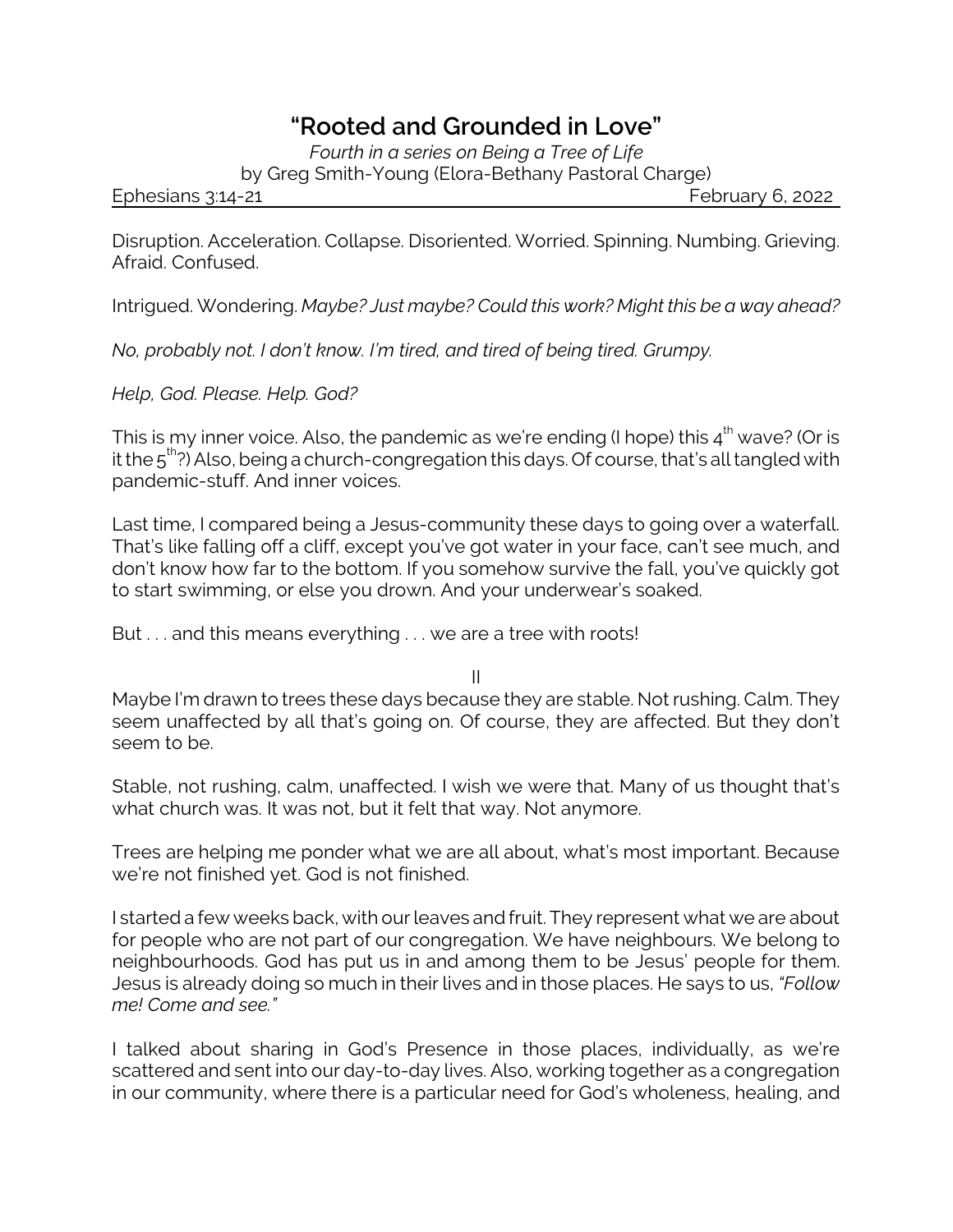justice. Our "anchor cause" I call this, and wonder what ours might be.

From our fruit and leaves, I moved down into our roots. Roots anchor a tree, nourish it, and connect it with other trees in the forest.

If our congregation is like a tree, let's tend to our roots.

III

Here is to something written for an ordinary congregation like ours. It's part of a letter to an early Christian group in Ephesus. Theirs is a large, spectacular, capital city. 1 They are a small, meagre, unimportant bunch of Jesus' people, a tiny bush on the side of the road as you whiz by.

And — get this! — they are a living sign of Messiah Jesus' victory over evil, sin, and death, all powers that stalk and consume our world. They are an outpost of Jesus' rule over all the cosmos. They are a seed of God's new creation, a new sort of humanity and community, a temple for the Living God, the living body of Messiah Jesus. Yes, them! Tiny bush, side of the road. Yes, us! Swept over a waterfall.

So listen! From Paul's letter to the Ephesians:

*This is why I kneel before the Father. . . . I ask that he will strengthen you in your inner selves from the riches of his glory through the Spirit. I ask that the Messiah will live in your hearts through faith. As a result of having strong roots in love, I ask that you'll have the power to grasp love's width and length, height and depth, together with all believers. I ask that you'll know the love of the Messiah that is beyond knowledge so that you will be filled entirely with the fullness of God.*

*Glory to God, who is able to do far beyond all that we could ask or imagine by his power at work within us; glory to him in the church and in Messiah Jesus for all generations, forever and always. Amen.*

(Adapted from the *Common English Bible*)

Paul's prayer. God's word!

IV

Paul prays this, trusting that it will be true for them, because he trusts God. Trust that it will be true for us, because of God.

<sup>&</sup>lt;sup>1</sup> Michael J. Gorman, Apostle of the Crucified Lord: A Theological Introduction to Paul and His Letters (Grand Rapids MI: Eerdmans, 2004), 499f.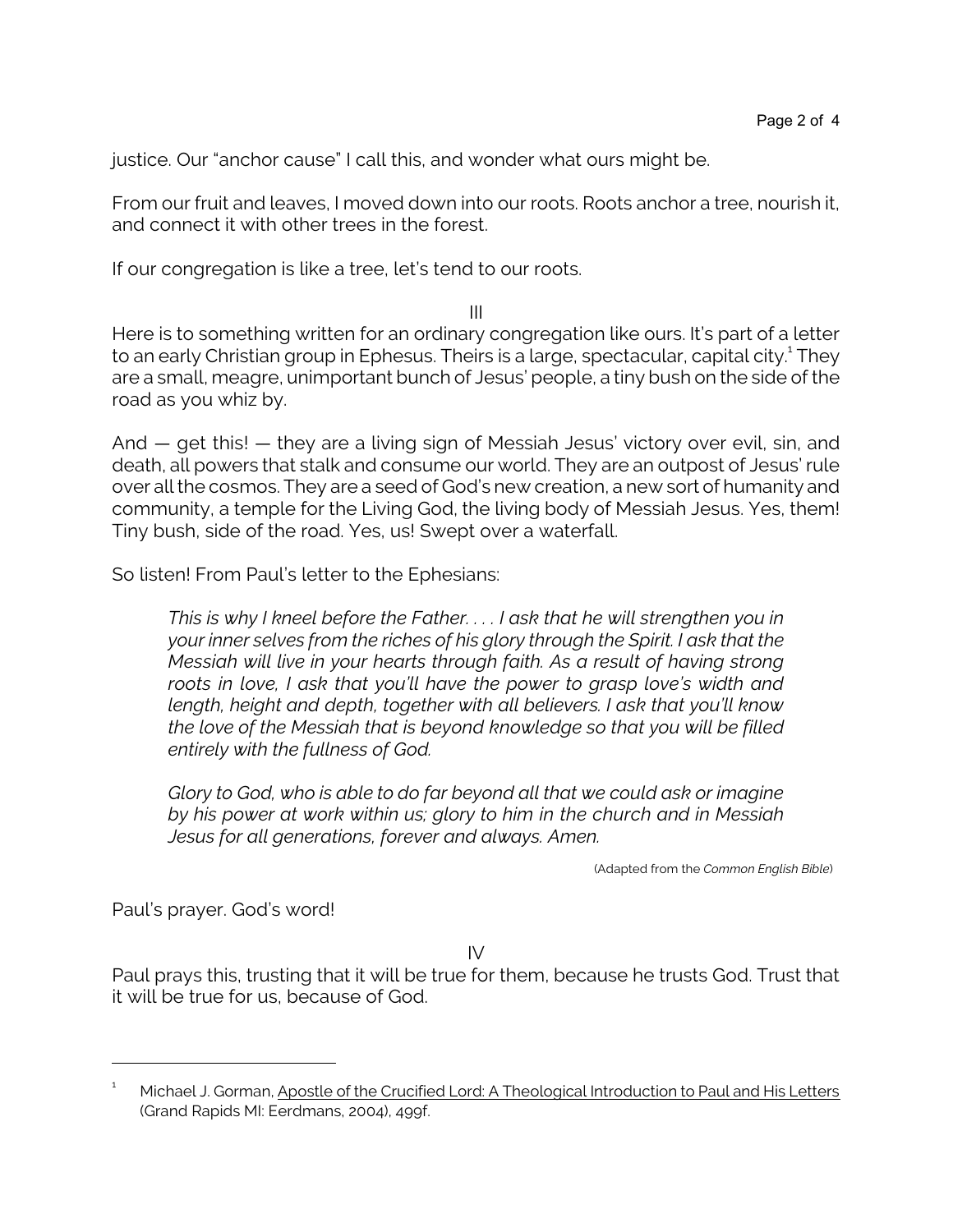This is not so much about each of us individually. This is about the churchcongregation, us together, these Jesus-communities we are part of.

Think about it. Take it in.

Us, strengthened to the core of whom we are together, out of the inexhaustible wealth of God splendour.

Us together, powered by the Holy Spirit, the palpable presence of God.<sup>2</sup>

Us together, in-dwelled by Jesus Christ himself. Here! Now!

Think about it. Take it in.

Roots anchor the tree in the ground. We are anchored in the love of Jesus. Us together, grasping and experiencing the full dimensions of his love, and discovering again and again how much more of his love there is than anyone can ever know.

Roots nourish the tree. Together, we draw deeply from the living water, the Holy Spirit whom Jesus gives for us for life without ceasing.

Roots connect the tree to the forest. We, connected to other trees, are with them deeply connected to God the Trinity, Who is the perfect Community of love. All of us together, connected to God in Whom all things are held, cherished, and delightful. All of us together, connected to God on Whose very begin all of reality rests. God, Who is love, fills all of us together with God's fullness.

Think about it. Take it in.

Us together, firmly planted, rooted and grounded in the love of God.

V

Did I say together? So we come together in weekly worship. Yes, even now. I am always sad that many have not been joining, online or when we've been able to be in person. Some are choosing not to. Some are connecting into other congregations, and I'm glad they are able to. Some simply cannot, and we live in that brokenness.

Yet many of us are, week after week. We're sitting down, signing in, and worshipping. We're tending our roots. I refuse to call this "virtual worship." That implies that this is not real. It's not ideal, but this is very real. We are really worshipping God: begin anchored, nourished, and connected.

<sup>2</sup> Thomas R. Yoder Neufeld, Ephesians (Waterloo ON: Herald, 2002), 159.